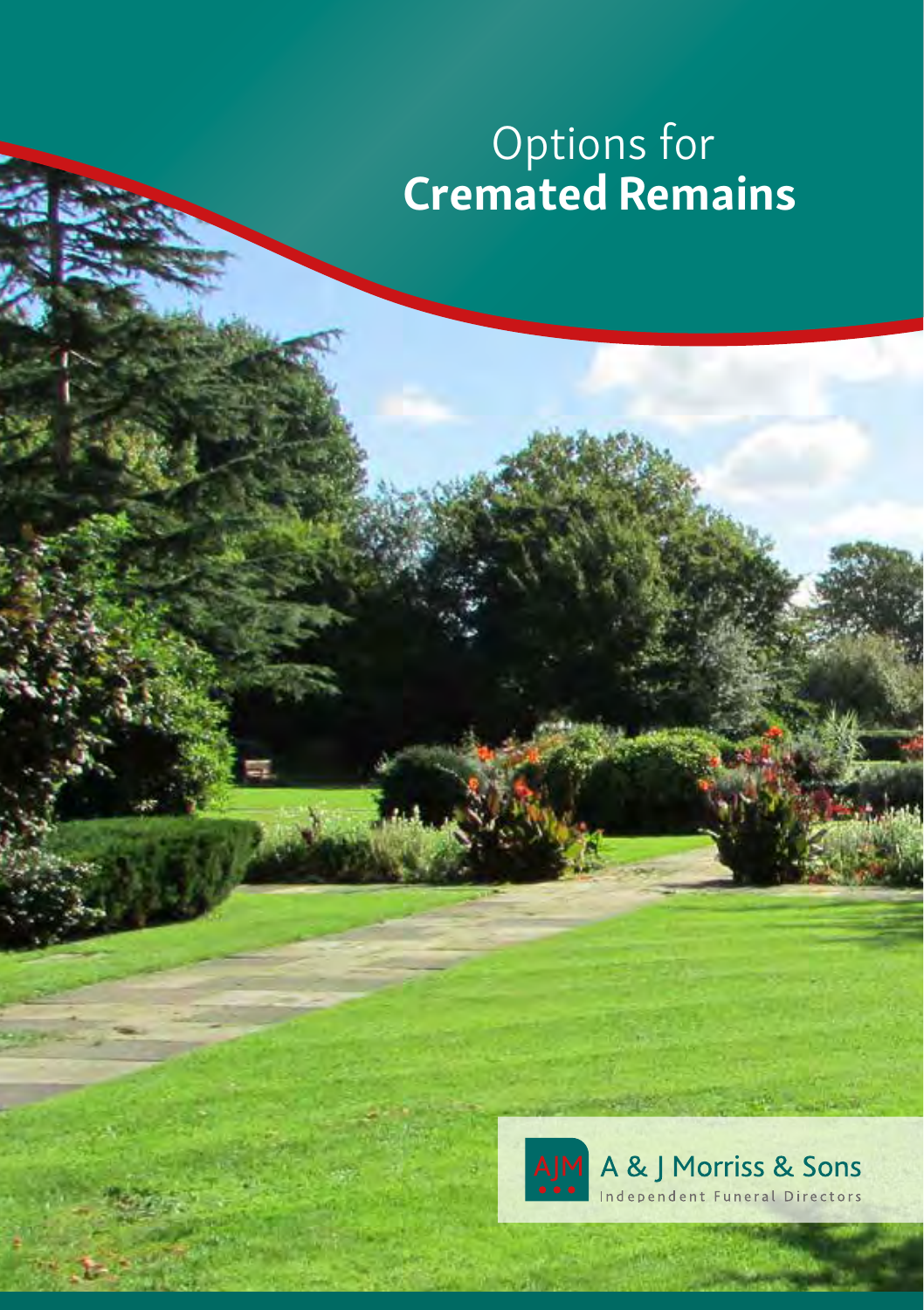# Options for Cremated Remains following a Funeral Service

Once a funeral has taken place many of us believe that the arrangements are complete. However the decision on what to do with the cremated remains needs to be made.

Deciding what to do with the cremated remains can be challenging but in order to help you make this decision A & J Morriss & Sons have fully researched the options available which are explained in this booklet, so you can talk them over with your family.

Agreeing the final resting place for the cremated remains is a very important decision, and for most families it is probably better to leave that decision for two or three weeks after the funeral to leave time to consider. In the meantime we will collect the remains from the crematorium for you whilst you decide.

Once your decision is made please call us and we will arrange everything for you. Alternatively, if you would prefer to discuss any of the options in person, or even an alternative idea which is not presented here, we would be pleased to help you in any way we can.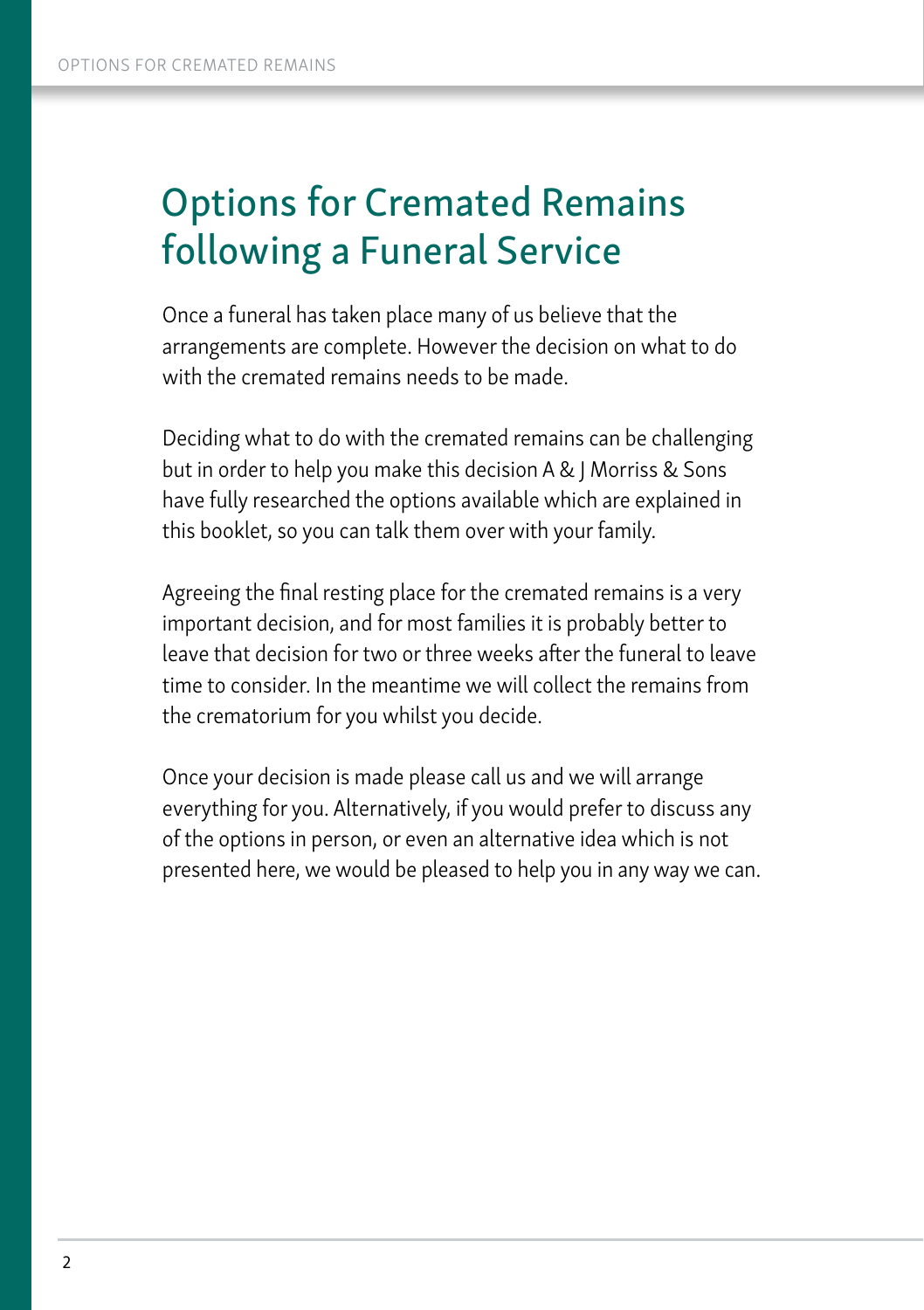### Index

| 1 | Burial in churchyard or cemetery                        | page 4  |
|---|---------------------------------------------------------|---------|
| 2 | Burial in a family grave                                | page 4  |
| 3 | Burial in the family garden                             | page 5  |
| 4 | Scatter at a favourite spot                             | page 6  |
| 5 | Woodland Trust and National Parks                       | page 7  |
| 6 | Natural burial grounds                                  | page 8  |
| 7 | Royal or Merchant Navy                                  | page 9  |
| 8 | Scatter on water                                        | page 10 |
| 9 | Viking ship ash casket                                  | page 12 |
|   | 10 Repatriated back to home country                     | page 13 |
|   | 11 Inter in the Holy Land                               | page 13 |
|   | 12 Scattered on the Bluebell Railway                    | page 14 |
|   | 13 Divide into small amounts for distribution to family | page 14 |
|   | 14 Scattered from the air                               | page 15 |
|   | 15 Royal Air Force                                      | page 15 |
|   | 16 Sky diving                                           | page 15 |
|   | 17 Diamonds, jewellery and crystal glass                | page 16 |
|   | 18 Just jewellery                                       | page 17 |
|   | 19 Urns                                                 | page 18 |
|   | 20 Picture frames                                       | page 18 |
|   | 21 Hand Casts and Candles                               | page 19 |
|   | 22 Fireworks                                            | page 20 |
|   | 23 Coral Reef                                           | page 21 |
|   | 24 Scatter them into the Stratosphere                   | page 22 |
|   | 25 Send them into Space                                 | page 23 |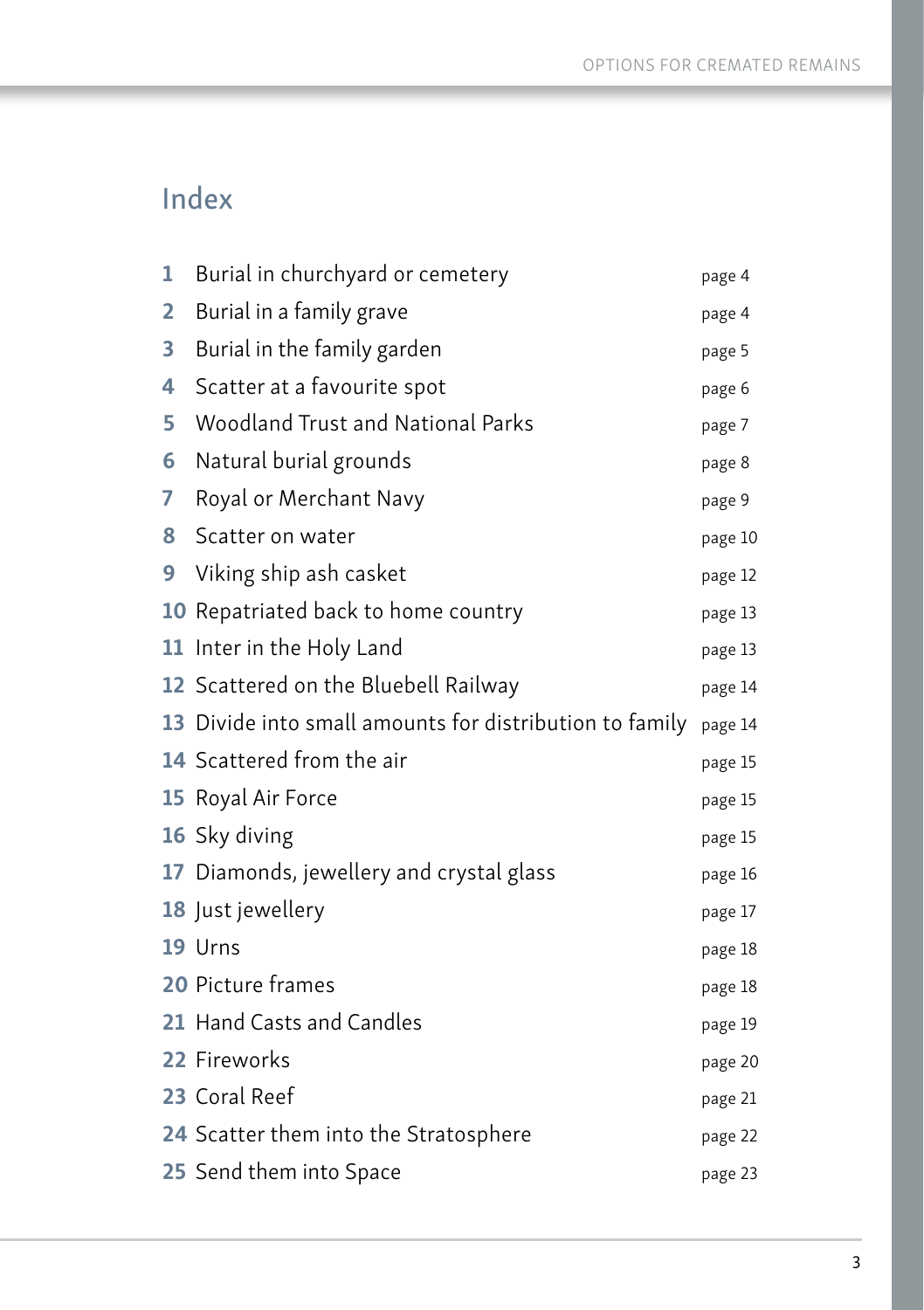

### Cremated remains buried in churchyard or cemetery

One option is to bury the cremated remains in a churchyard or cemetery. Locally, these include the cemeteries in Mitcham Road, Queen's Road and Bandon Hill, Greenlawn Memorial Park and local churchyards. Reclaimed cremated remains plots can be purchased, accommodating up to eight urns, and new cremation plots are available at Greenlawn Memorial Park.

#### Bury in a family grave 2

Cremated remains may be buried in an existing family grave. The burial rights for every grave are owned by someone, usually the next of kin of the person buried there, so the grave owner's permission will be required. The burial of cremated remains in the grave sometimes extends the period of ownership.

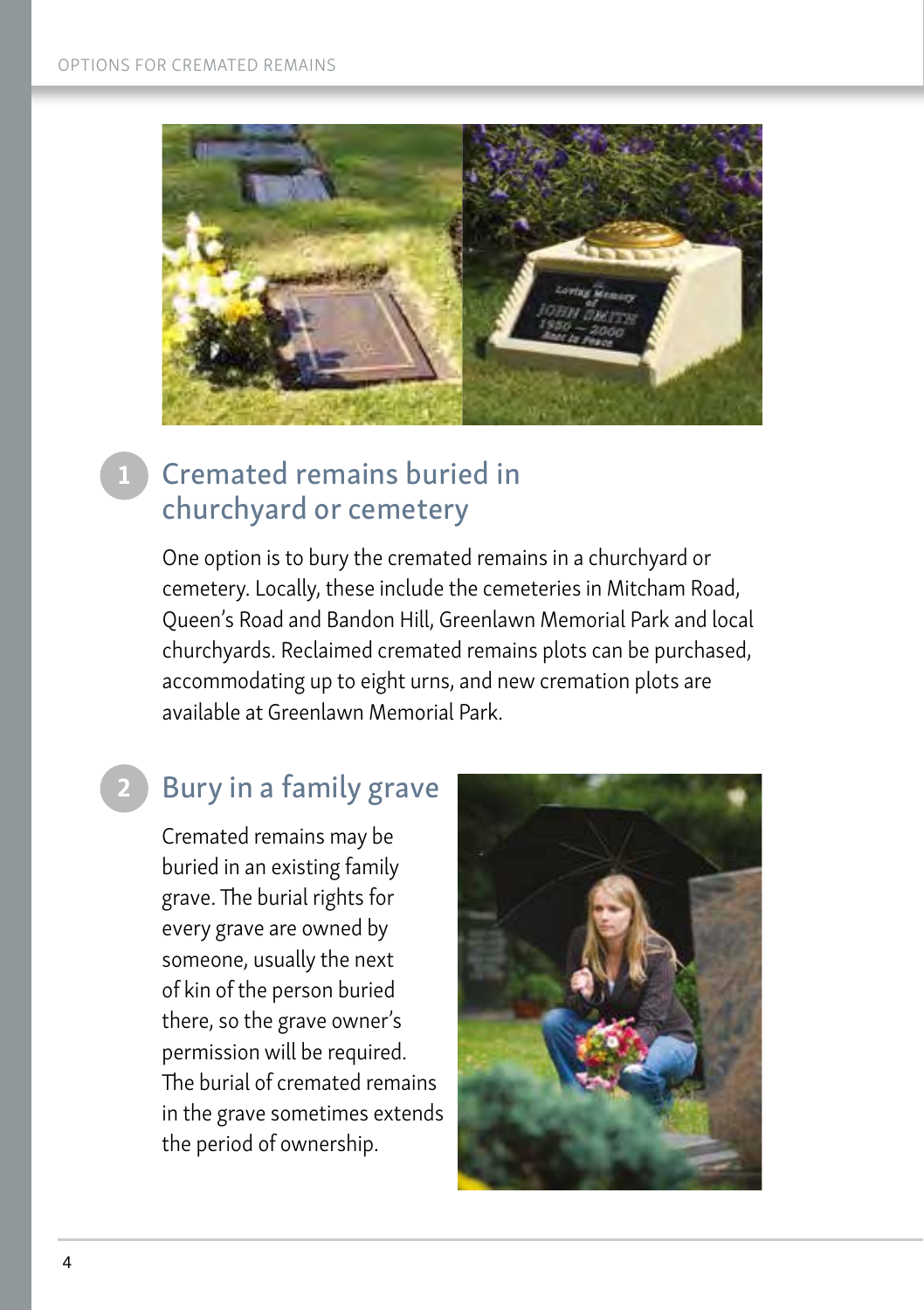## Burial in the family garden

You can collect the cremated remains from the crematorium a day or two after the cremation and take them home. We can provide a variety of urns or other containers, or commission the making of something unique. There is no problem if you wish to scatter or bury the cremated remains in your own garden, but bear in mind that you may move house in the future.

It would therefore make sense to bury the cremated remains inside a brass urn, or place them in the bottom of a terracotta pot and plant a favourite flower on top, so you can take them with you if you move. We also provide garden memorials to house the cremated remains such as those in the picture below - they can have a planter, birdbath or sundial on the memorial.

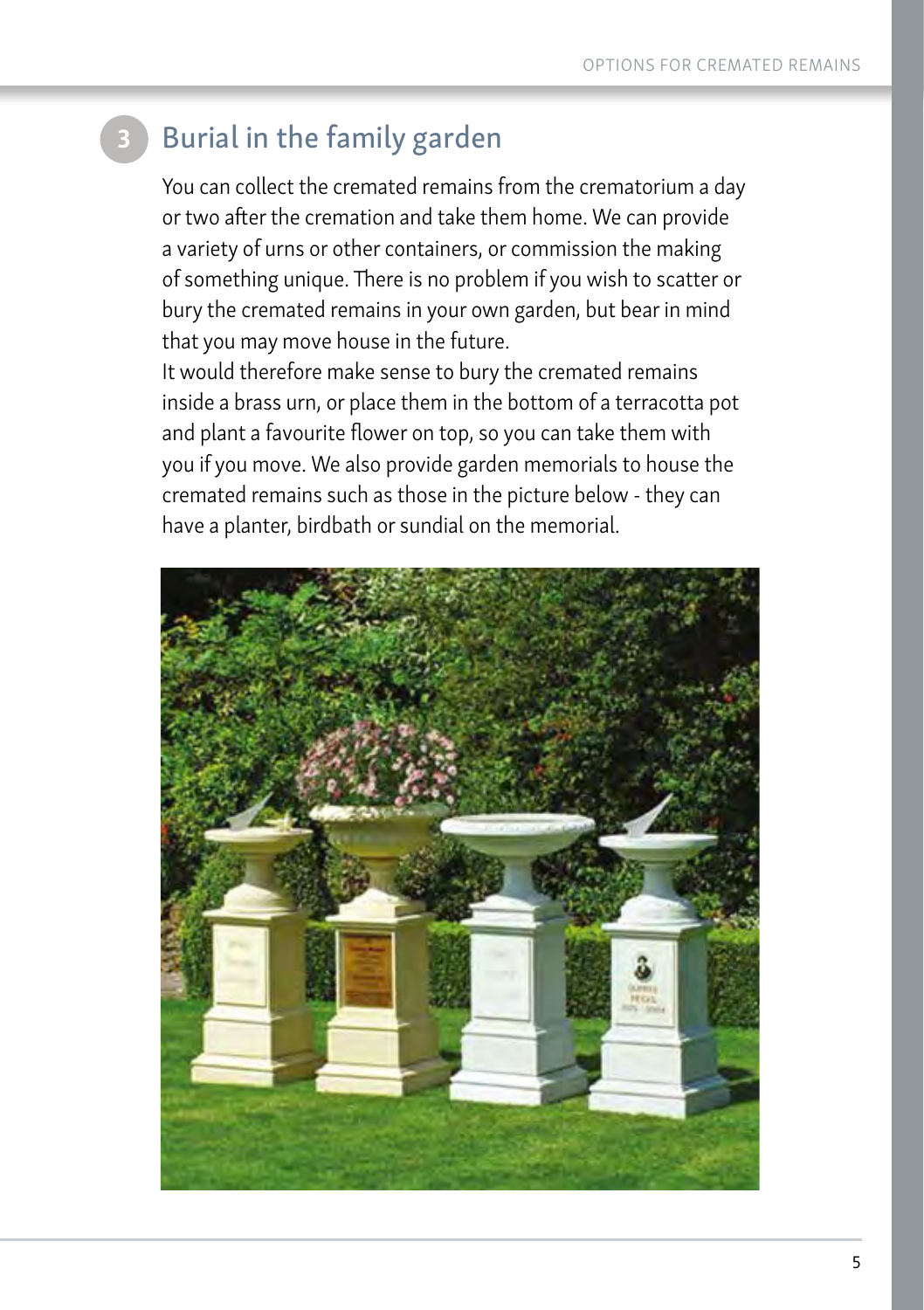

### Scatter at a favourite spot

If the deceased was a sports-loving person, you might like to consider scattering his or her cremated remains somewhere like a football or cricket ground, racecourse or golf course.





privately owned land – requires permission from the owner, but this is usually given, subject to practical requirements. The owner of the land may also agree to the installation of a bench with a small name plate.

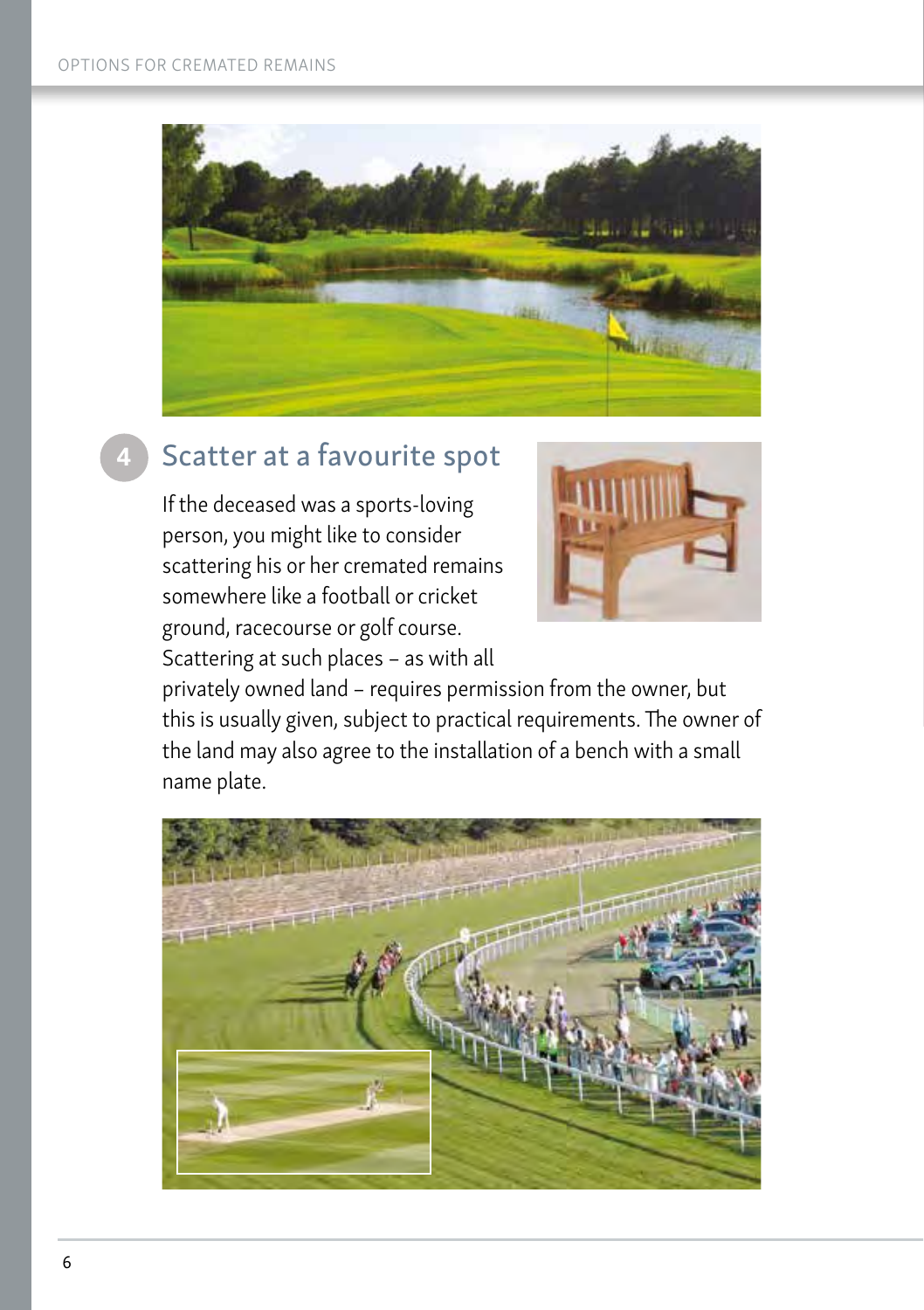

### 5

### Woodland Trust and National Parks

The Woodland Trust is happy to let you scatter on its land, but asks that you do not hold any kind of formal ceremony, and do not disturb the ground in any way. The rules for National Parks vary from location to location, as the National Parks authority does not own the land – it is similar to a planning authority. It advises that the consent of the landowner be obtained. The Forestry Commission does not allow cremated remains to be scattered on its land, and Welsh conservationists and The Mountaineering Council of Scotland have asked that scattering should not take place on the iconic mountain peaks of their countries. More secluded spots should be chosen instead. Royal Parks prefer people not to scatter cremated remains within their parks.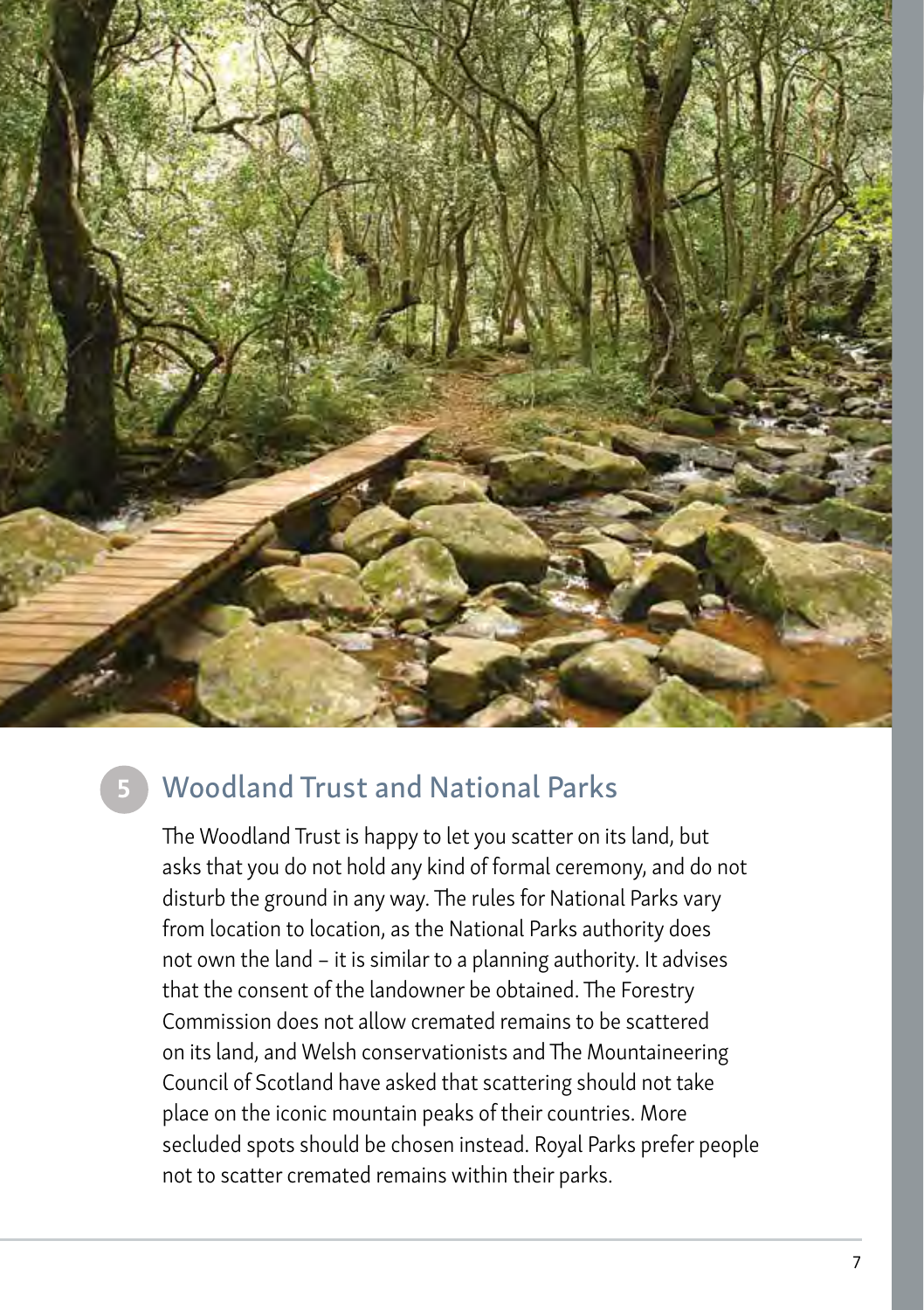

### 6 Natural burial grounds

There are a number of natural burial grounds across the country. For example the nearest one to Croydon is Clandon Wood near Guildford (pictured above).

It is a beautiful natural burial reserve where cremated remains are buried rather than scattered. You can choose a specific spot among the flowers and grasses of the meadows or between the trees. The spot can be marked temporarily with a bio-degradable memorial plaque laid on the ground, but there are no gravestones – the plots gradually blend into the surroundings as time passes.

However, Clandon Wood has a plot marking system which ensures that individual plots can always be located by visitors. We can provide information on other locations.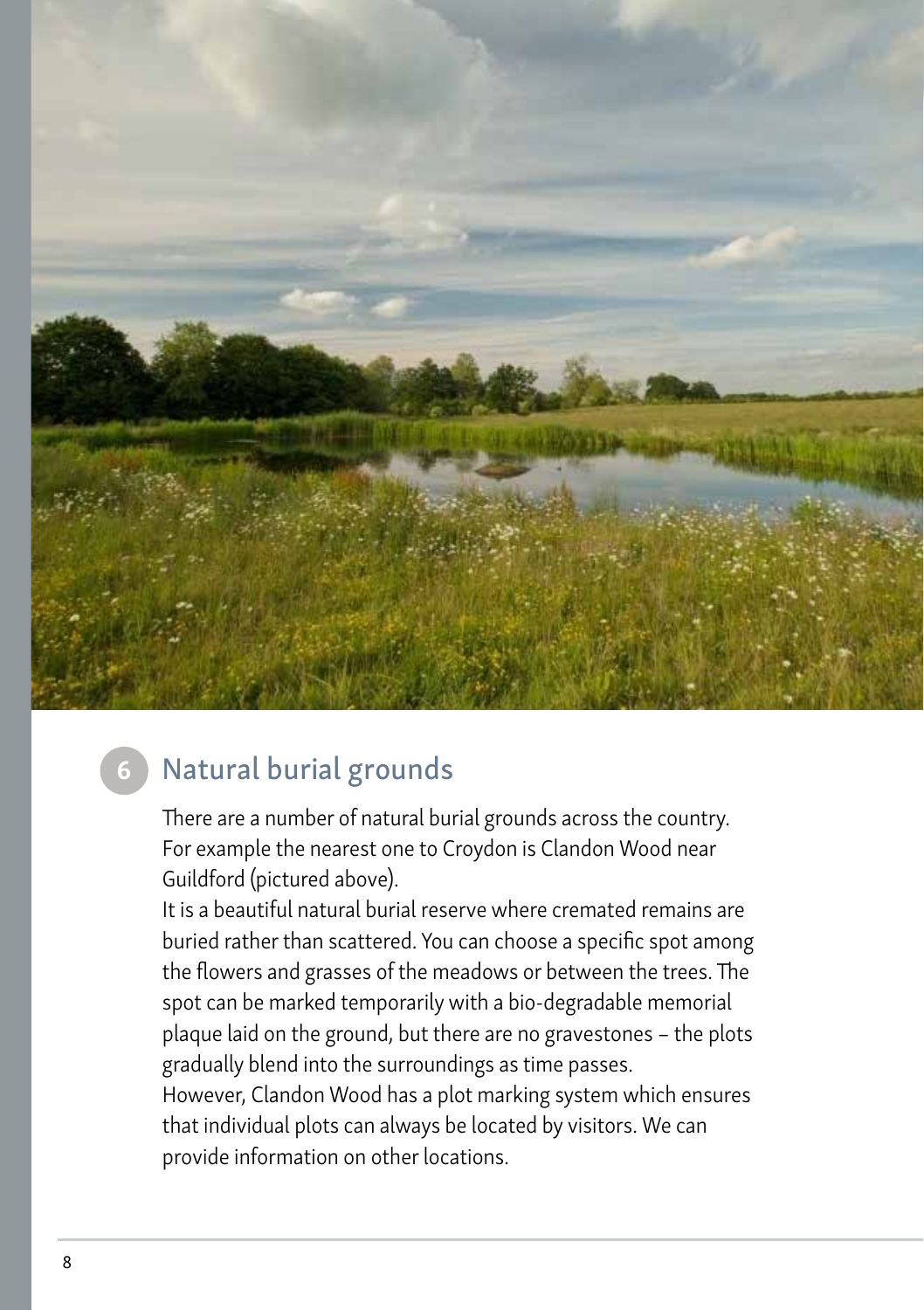# **Royal or Merchant Navy**

If the deceased had at any time served in the Royal Navy or Merchant Navy, the Navy will scatter the cremated remains free of charge, with up to four family members present. The Navy ship will depart from Portsmouth, and the cremated remains will be scattered three miles out to sea. The mourners will then return to land on the Pilot boat.

If no Royal Navy ship is scheduled to put to sea at the appropriate time, the mourners will travel to and from the burial area in the Pilot boat, which carries out this service every Wednesday. For those of you who do not want travel to Portsmouth the ashes can be scattered from the HMS Belfast moored on the Thames.

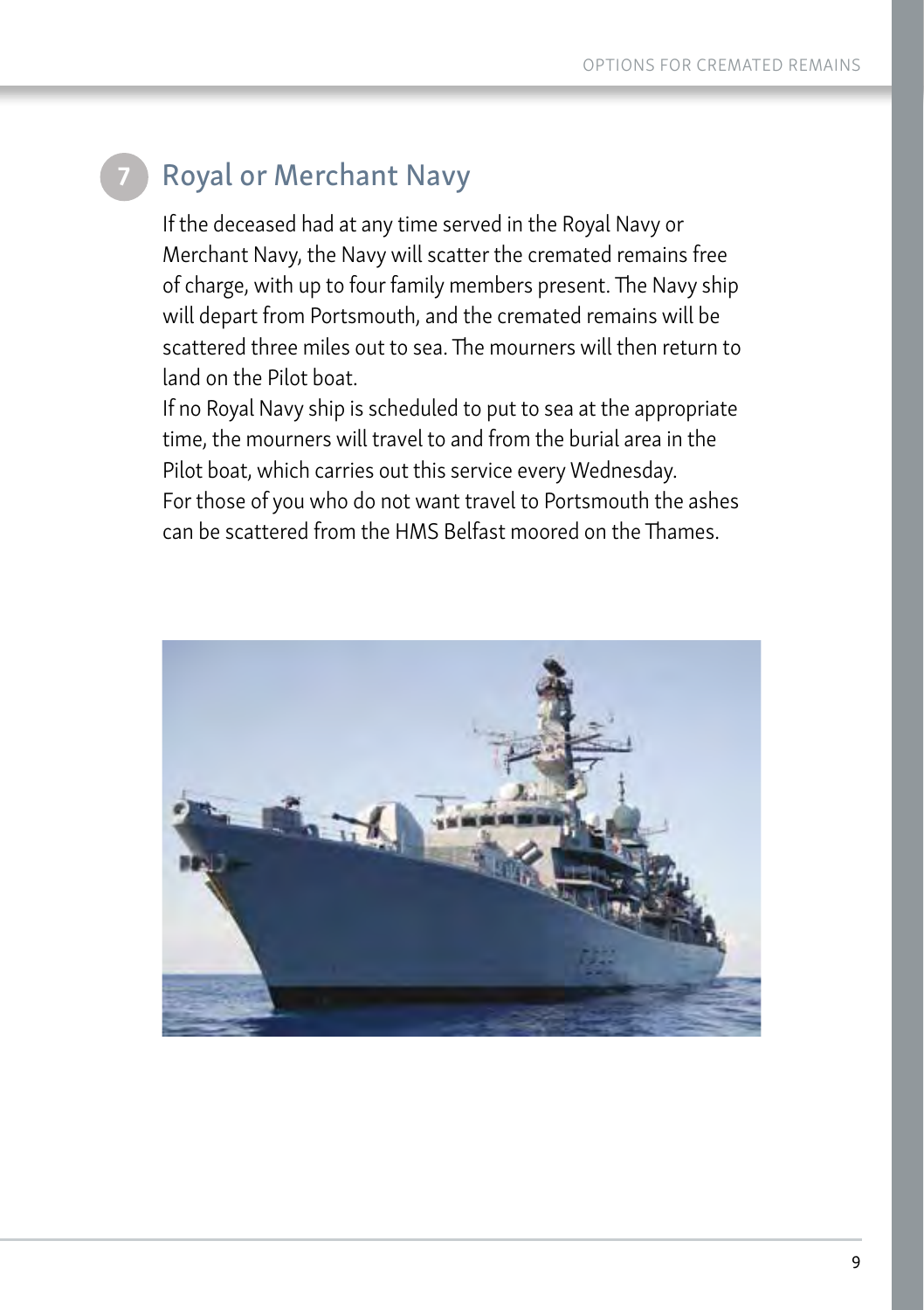### Scatter on water

Cremated remains can be scattered at sea or on a river. No permission is required to spread cremated remains in UK coastal waters. However, consideration should be given to members of the public who might be present. This applies also to rivers. The English Environment Agency say it is acceptable with certain provisos to scatter cremated remains into rivers or streams. There is no evidence, say the Agency, that this has a negative impact on the environment. But nothing should be deposited in the river which will not degrade naturally, such as plastic.



With this in mind we can provide special paper containers (some examples are pictured here) that can be put into the water and will float for a moment or two before sinking and will, over time, dissolve harmlessly. These containers, beautifully decorated if you wish or perhaps in the shape of a seashell, ensure that the ashes are scattered into the water rather than being blown away in windy conditions.





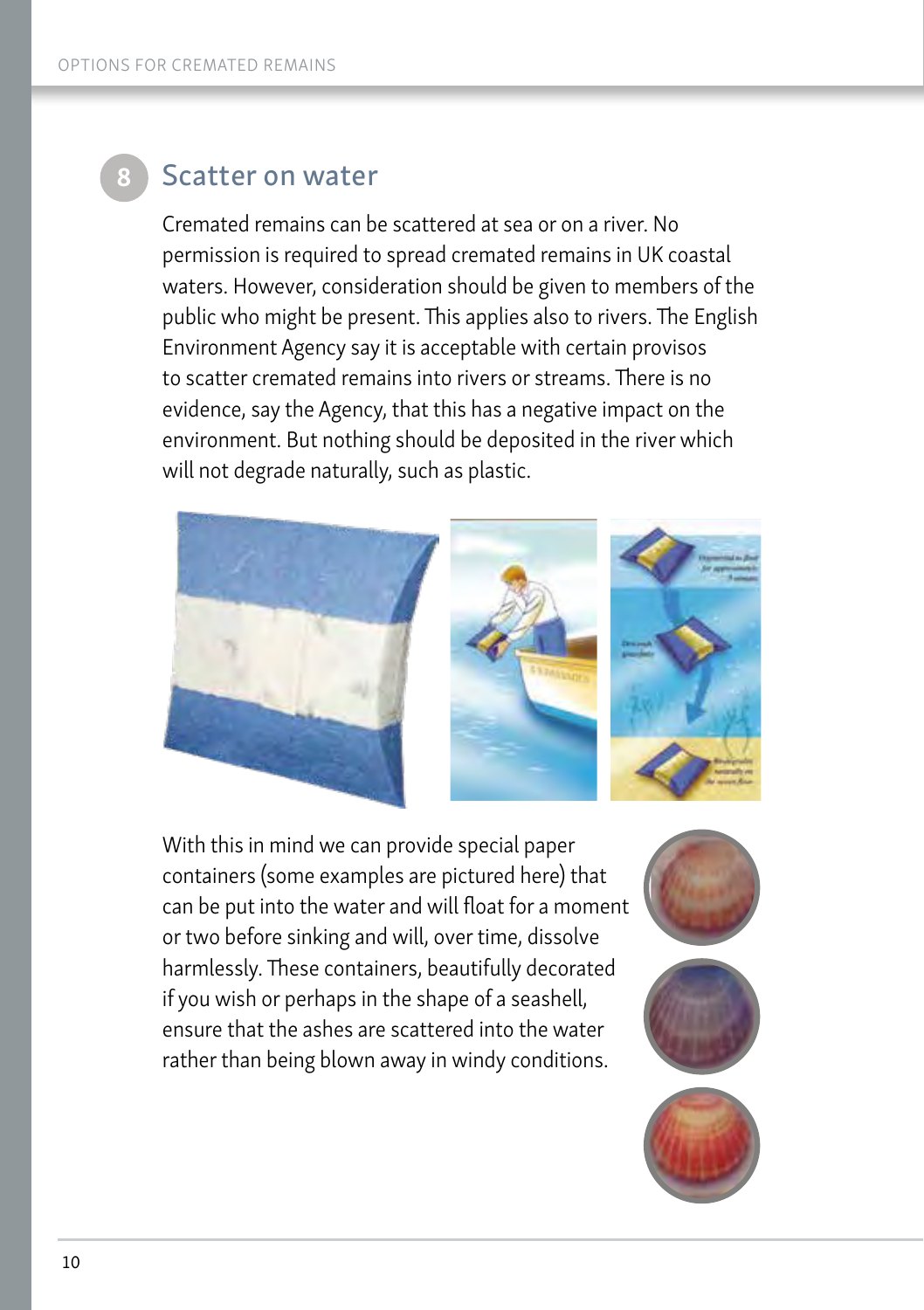

Certain parts of the River Thames are available for the scattering of cremated remains by the Hindu and Sikh communities and others. City Cruises (one of whose boats is pictured above) is one company which facilitates this, departing from Cherry Tree Wharf off Jamaica Road, by London's Borough Market.

We also provide a scattering service in the sea off the south coast this can be attended or not - please ask your arranger for details.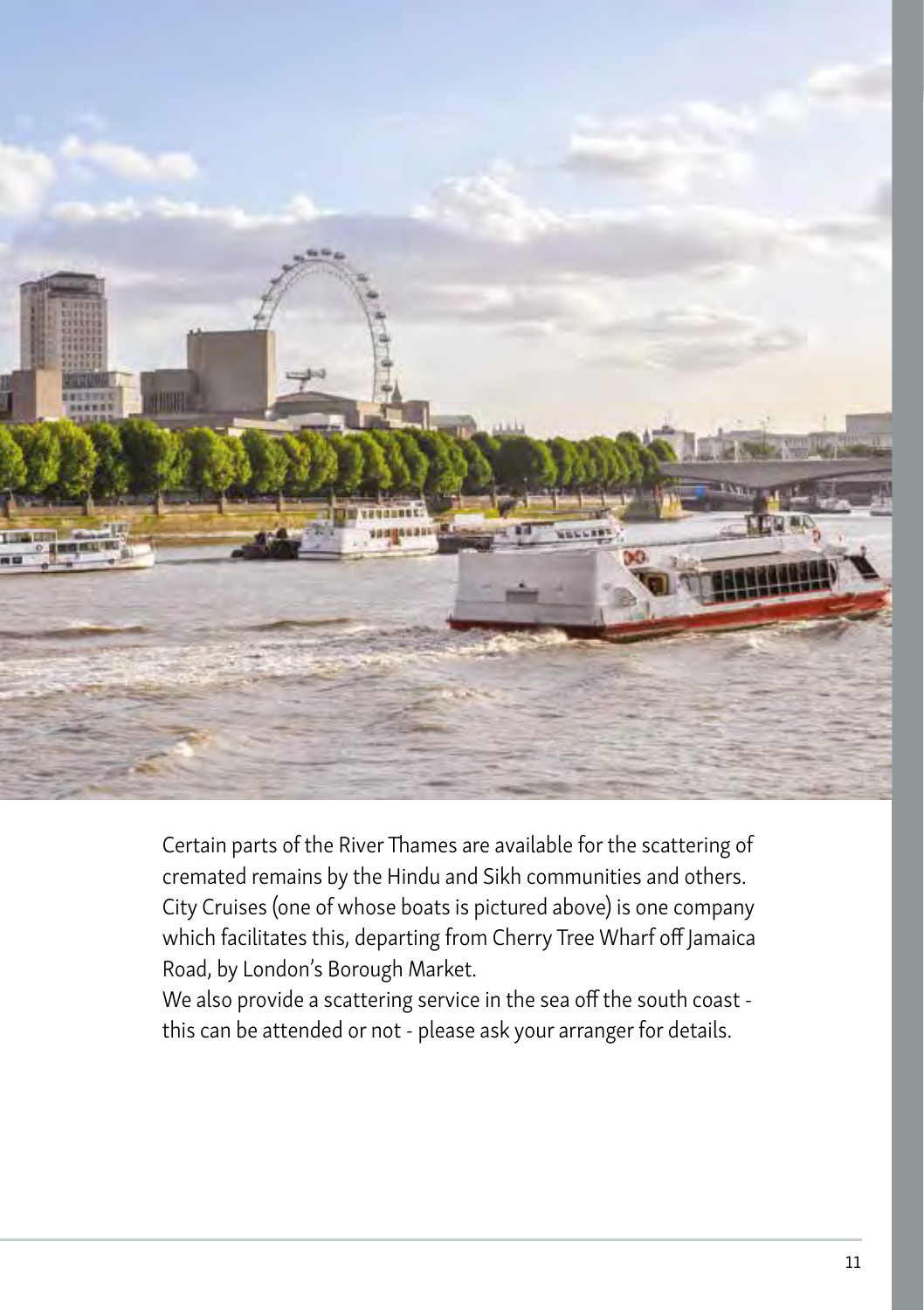9

## Viking ship ash casket

Some clients ask us for the romance of a Viking burial which unfortunately is not possible. However there is an attractive alternative in which after the cremation takes place, the ashes are placed in a 3ft model wicker Viking long boat, a fire is set in the long boat and then the boat set adrift. This can take place on any waterway with permission of the local authority. Alternatively we can provide this at sea, conditions permitting.

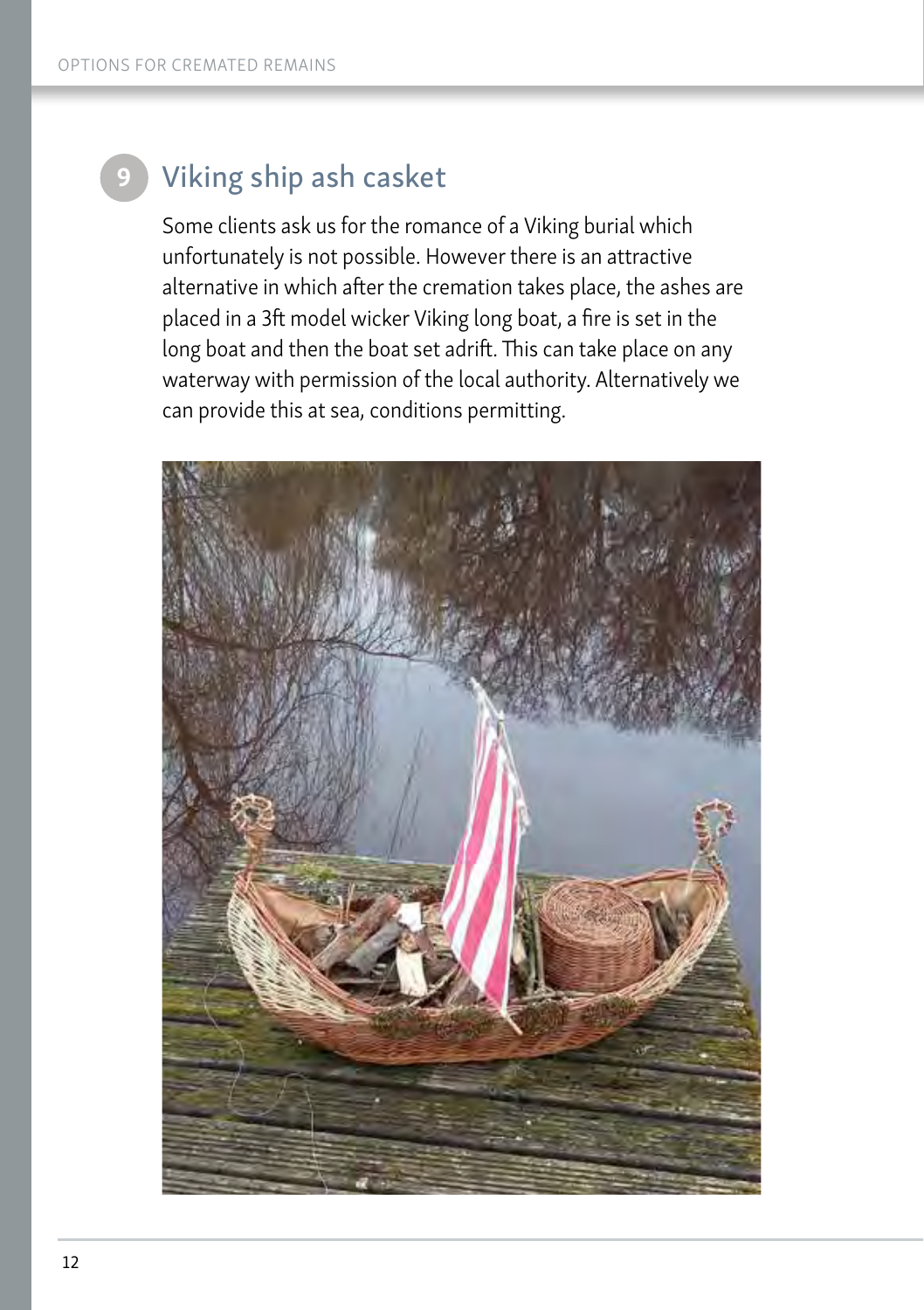#### Repatriated back to home country 10

We can repatriate the cremated remains to the person's country of birth. Most airlines will allow cremated remains to be transported as air cargo or as a personally transported item. They must be informed in advance and the remains must be sealed inside a wooden container capable of being x-rayed.

You will require the correct paperwork which we can provide and in some cases the documents have to be stamped at the Foreign and Commonwealth Office and by the destination country's embassy in advance of the flight.

We are very experienced at repatriation and can provide a full service for you.



#### Inter in the Holy Land 11

Should it be your last wish to have your ashes interred in the Holy Land then we can help. We have two sites in Israel, one near Jerusalem and the other at the Sea of Galilee. Both places are very evocative with huge biblical and historic significance: Jerusalem, the city of David and the Sea of Galilee where Jesus gave his sermon on the mount.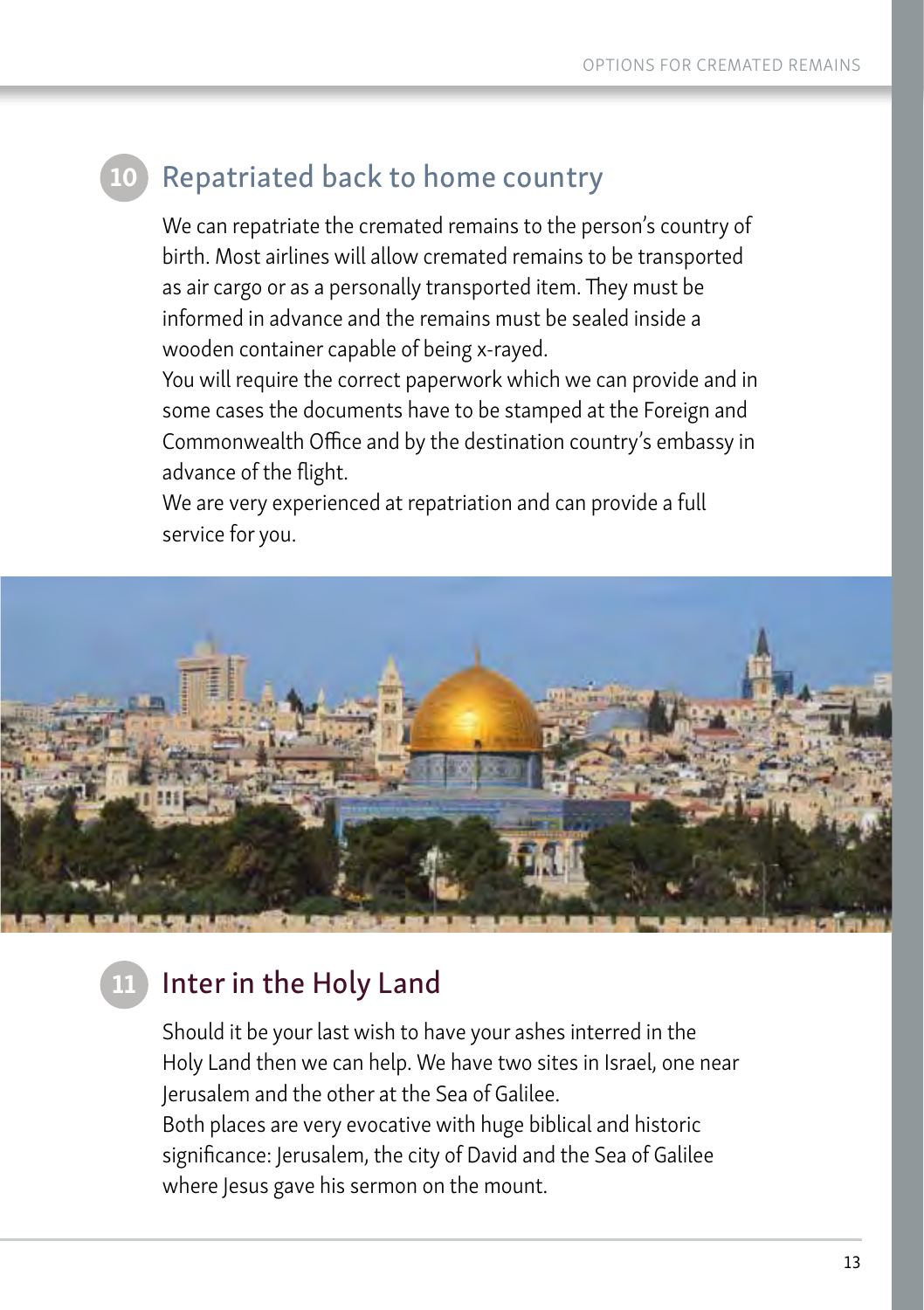

#### Scattered on the Bluebell Railway 12

People who had a special love of steam railways can have their cremated remains scattered by a locomotive of the Bluebell Railway (pictured here). Two members of the family can ride on the footplate and watch as the cremated remains are placed into the firebox. As the train steams from Horsted Keynes to Sheffield Park the remains are blown through the chimney so they are scattered over the railway line.

There are many other heritage railways all over the UK, from the Bodmin & Wenford Railway in Cornwall to the Strathspey Railway at the far north of Scotland and from the Ffestiniog and Welsh Highland Railways in the heart of Snowdonia to the Bure Valley Railway running through rural Norfolk.

### Divide into small amounts for distribution to family members 13

If you wish you can divide the cremated remains into smaller amounts and give them to individuals for them to keep or dispose of in a way they feel especially appropriate for them. We can provide suitable containers.

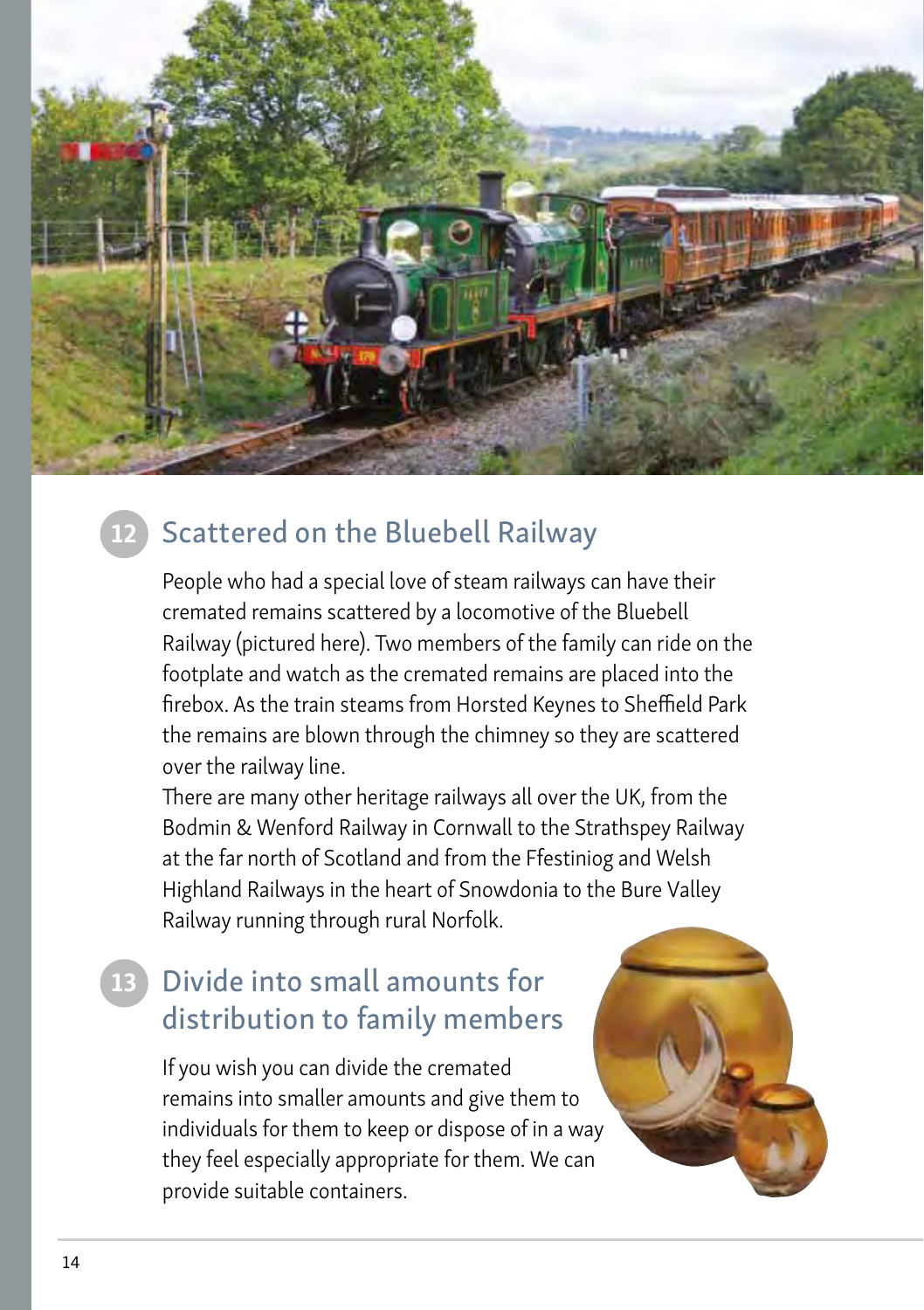

#### Scattered from the air 14

We can organise a scattering of cremated remains from the air. It is not possible simply to open a plane's window and eject the cremated remains without most of them covering the outside of the plane or blowing back inside it, but we have a method which eliminates this problem, using a specialised aircraft.

#### Royal Air Force 15

We can offer the chance for your loved ones ashes to be scattered from a choice of vintage WW2 planes. A fitting end for any RAF or WW2 veteran, pilot or plane enthusiast. Your choice of plane includes the majestic and legendary Spitfire to be flown especially from an airfield in Kent with Battle of Britain history.

#### Sky diving 16

For a send off and a view you won't forget, experience the thrill of freefall while attached to a highly experienced Instructor with a parachute that is designed for two people. You'll leave the aircraft at 13,000ft and sky dive with the instructor who will open the parachute and scatter the ashes on the way down. The whole journey down lasts for about 6 minutes. The company is affiliated to the British Parachute Association. All tandem instructors are very experienced freefall parachutists who hold BPA Tandem Instructor ratings.

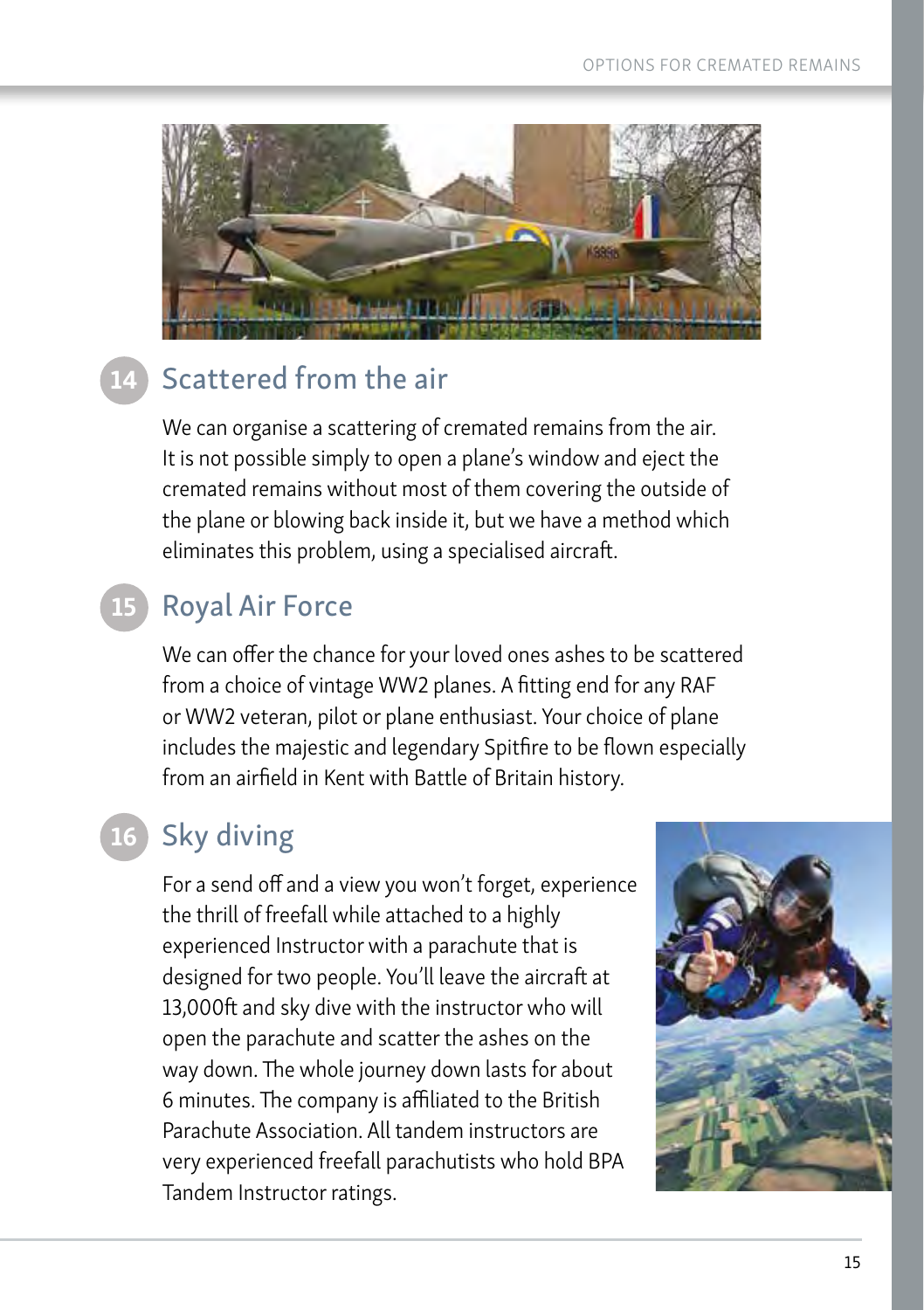#### **TONS FOR CREMATED REMAINS**



## Diamonds, jewellery and crystal glass

Jewellery or crystal glass options are recent innovations that have become increasingly popular. Only a small amount of the cremated remains is required to create a unique memorial keepsake of the deceased person. The cremated remains can be used to create beautiful designs as shown on this page. By combining the cremated remains with crystal glass of varied colours, it is possible to create unique handcrafted jewellery (rings, lockets, pendants and cufflinks) or quality paperweights.

For something extra special, you can also turn a small portion of cremated remains into a "Heart in Diamond." You will receive a genuine diamond, with all the optical, physical and chemical properties of an Earth grown diamond.



 The same '4Cs' characteristics applied for grading a conventional diamond (colour, clarity, cut and carat) will also be used for your own "Heart in Diamond."

 The remainder of the cremated remains can be scattered or buried according to your wishes.

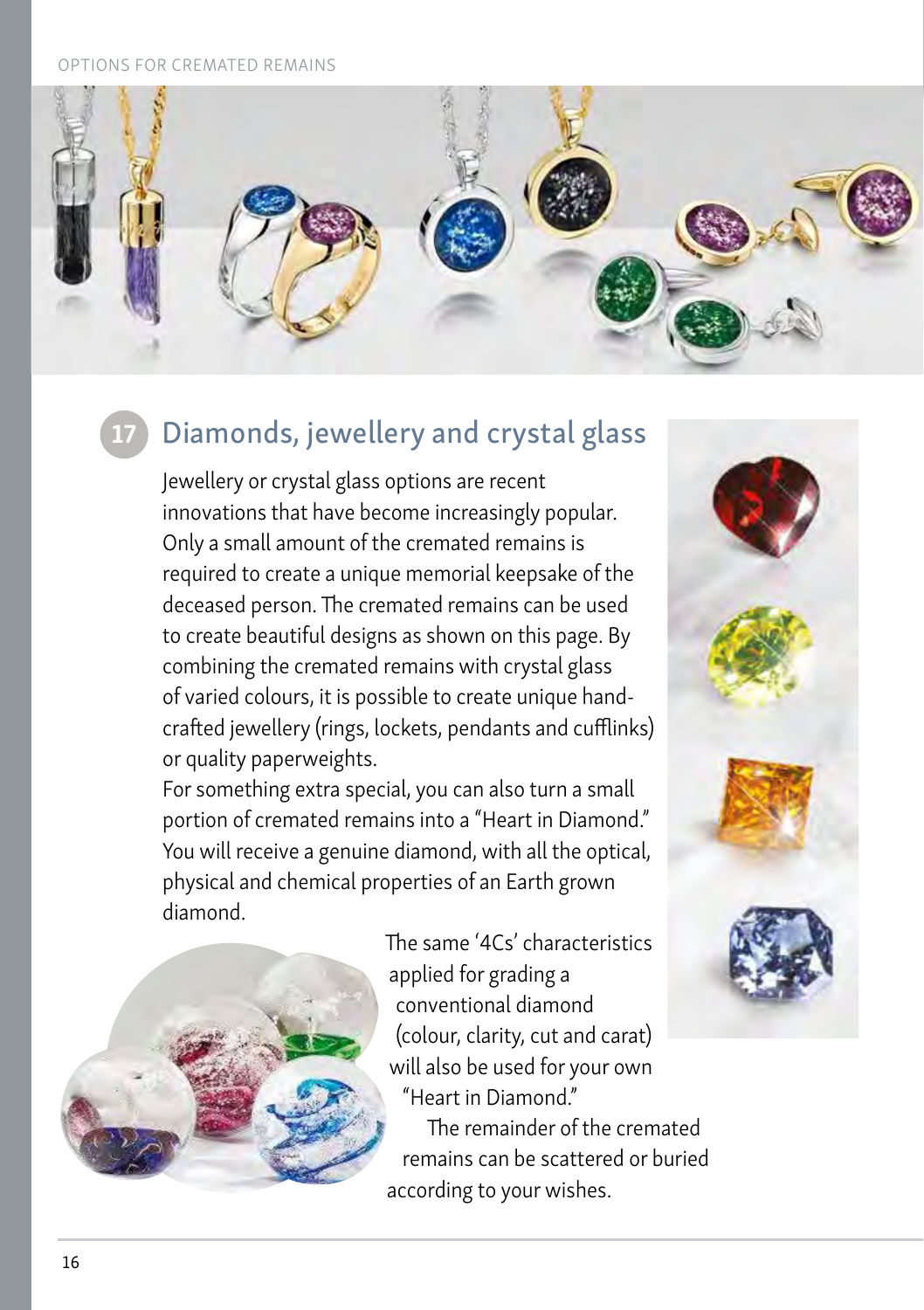

#### Just jewellery 18

Here is a further selection of alternative jewellery ideas including silver and gold which can incorporate a small amount of the cremated remains.

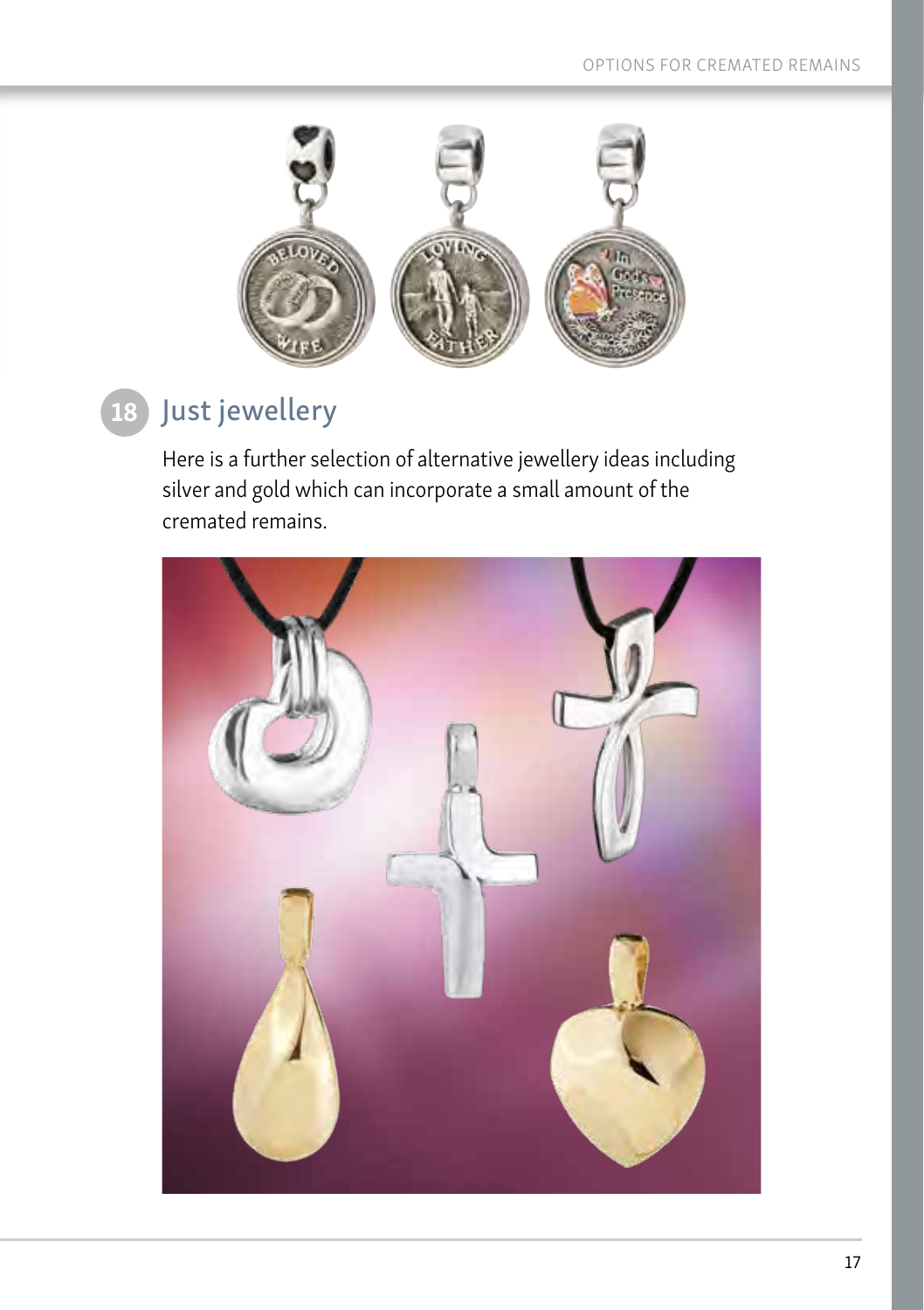

#### Urns 19

A small selection of the different types of urns available: brass, solid wood, biodegradable / soluble urns.



#### Picture frames 20

A photograph of the deceased can be placed in the front, and a portion of cremated remains inserted inside the back.

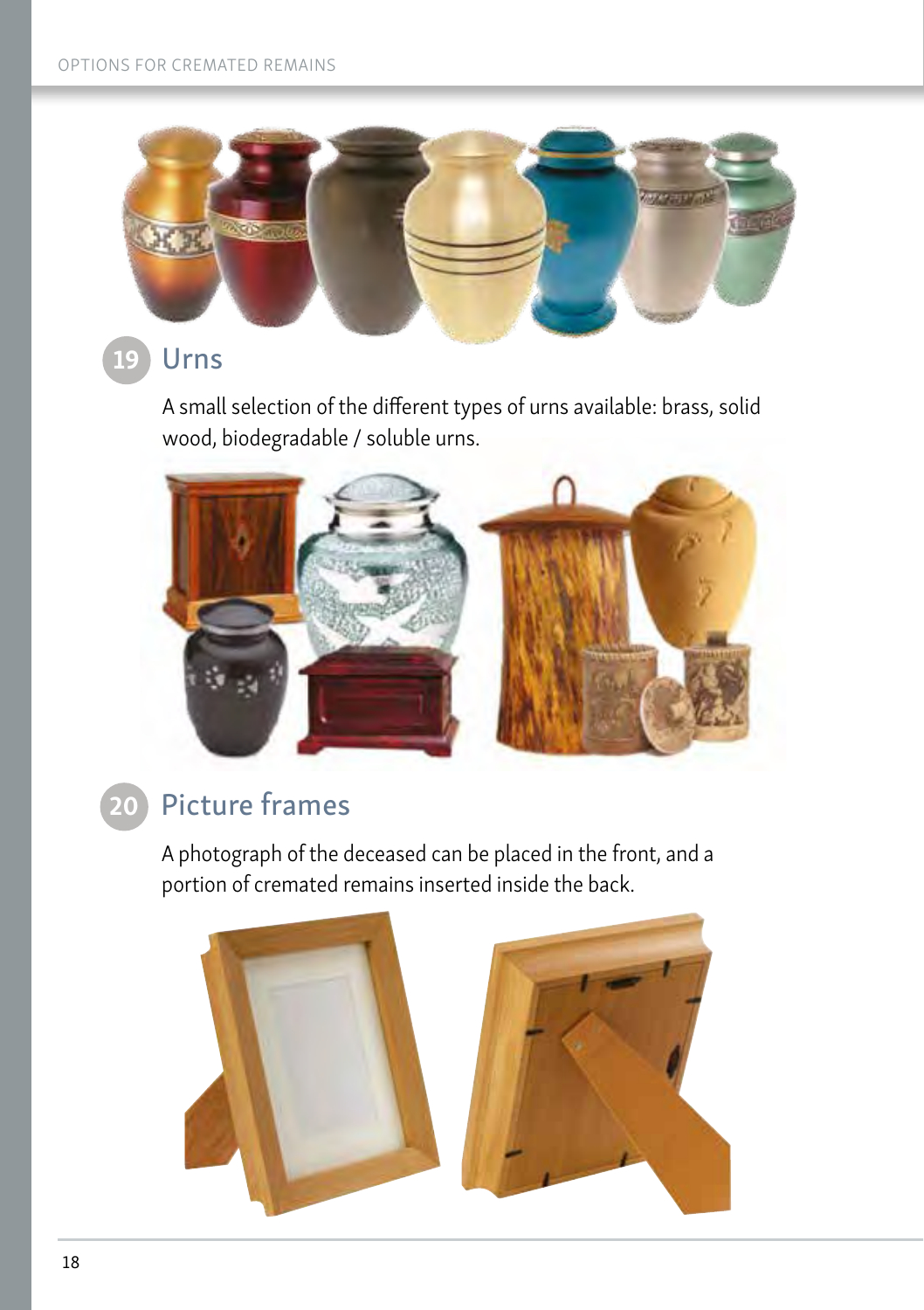

#### Hand Casts and Candles 21

Sculpter Kate Semple will attend to make a mould of the hand of the deceased clasped together with yours or alternatively the deceased hand only to form a sculpture. Cremated remains can be set in a bowl under the cup of a candleholder.



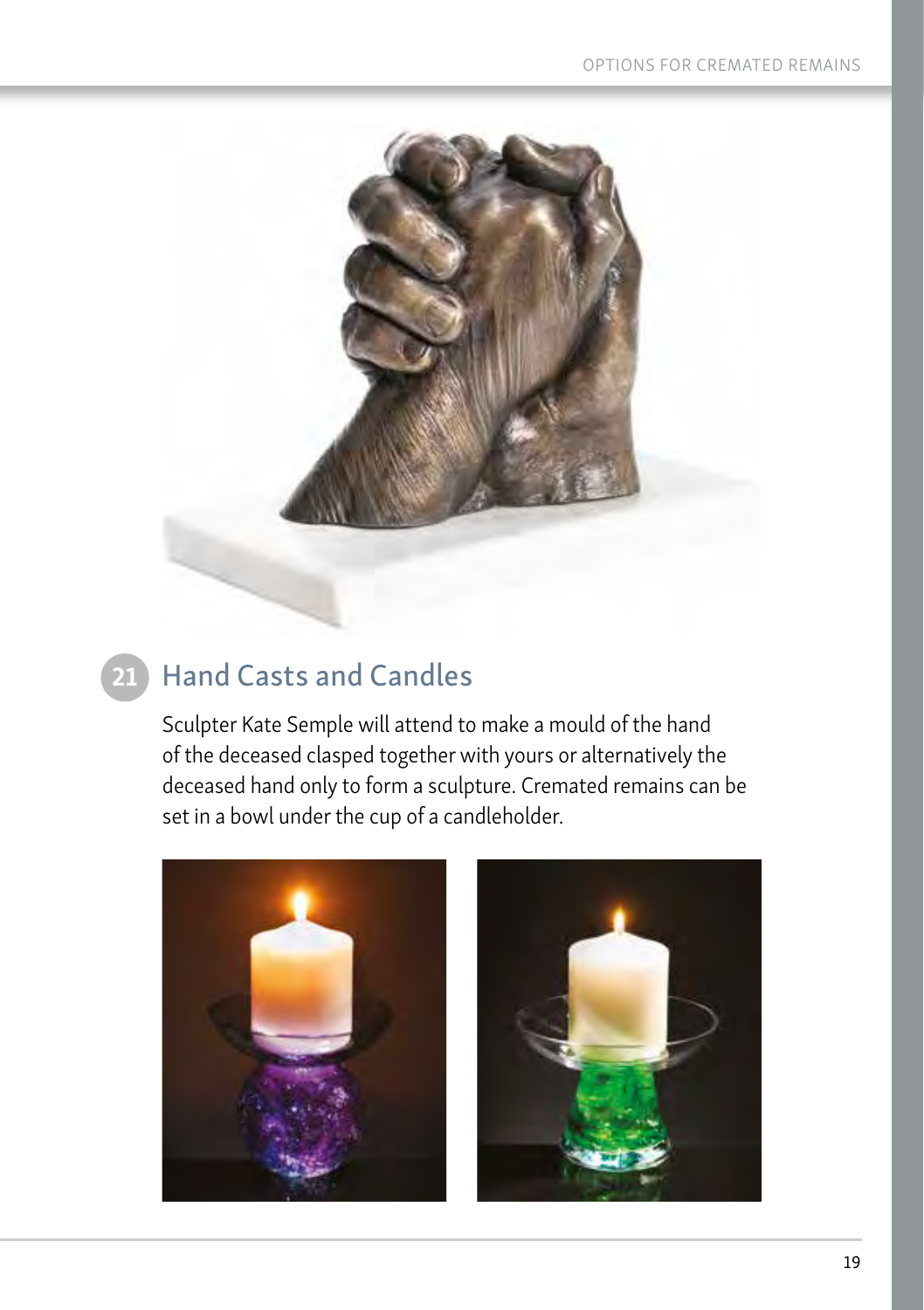

### Fireworks

The fireworks option may sound unusual but has captured the imagination of a growing number of people, especially of younger generations. A portion of the cremated remains is placed inside a firework - a rocket for example - and released into the sky on firing. Companies can provide a single firework, or a complete display for an event celebrating the life of the person who has died. You can fire the rockets and mini-displays yourself, or the company will prepare and set off a display representing the personality of the individual. This can include a name or message in fireworks, or synchronising the display to favourite music tracks.

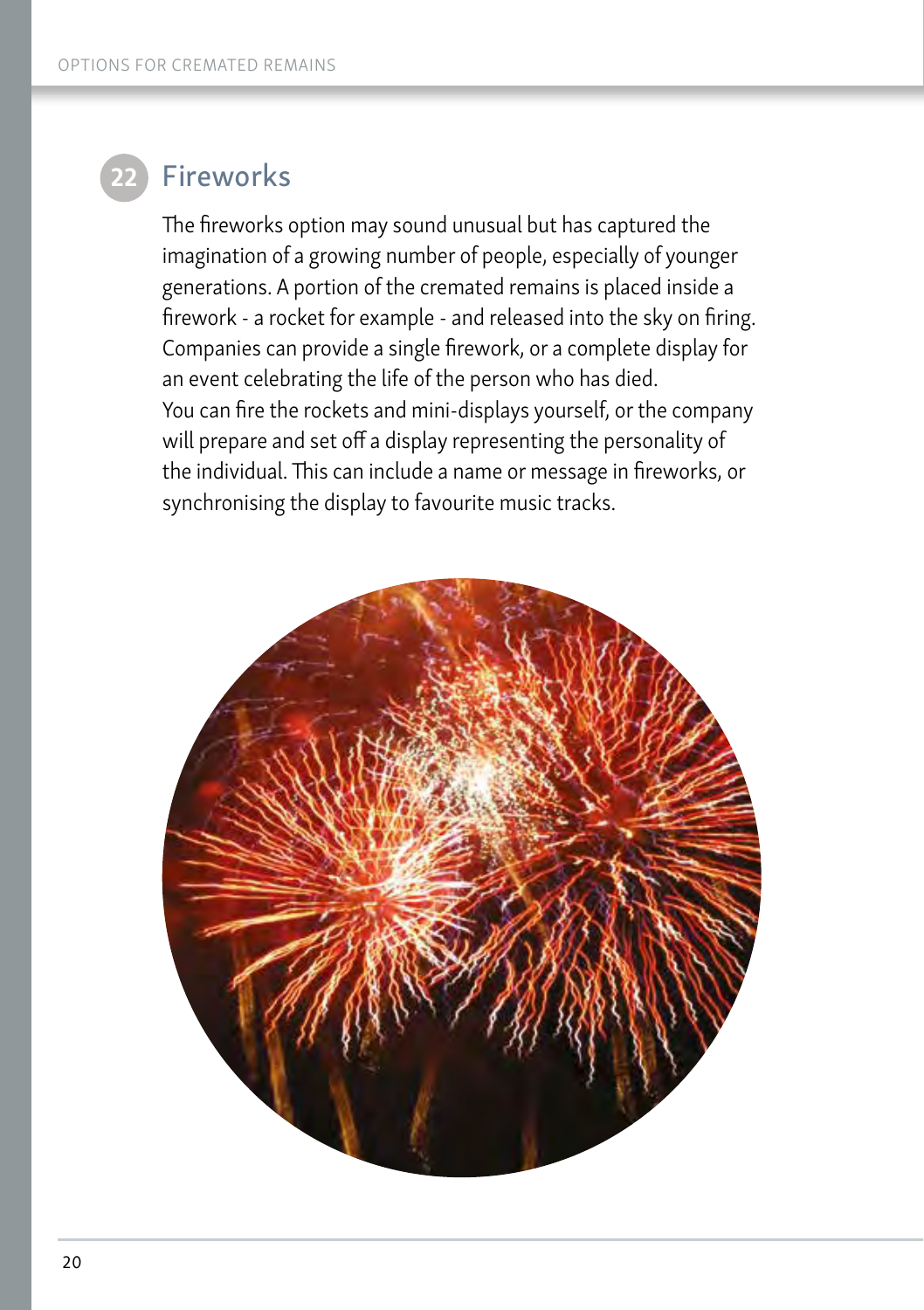#### OPTIONS FOR CREMATED REMAINS



### Coral Reef

A permanent living legacy for those who lived by the sea, made a living from the sea or simply just loved the sea... Creating a reef for new life to flourish this new service, based in Weymouth, Dorset, is a great idea for those wishing to be buried at sea.

Either a beautiful memorial or somewhere where your loved one's ashes are held, their Solace Stone slides from the deck and falls away to the sea bed. As the reef sanctuary evolves and flourishes it will become home and haven to numerous marine species. With the passing of time your loved one's Solace Stone will become part of the reef's future growth and protection. It will help to create a special place and become a permanent reminder to all of their unique life.



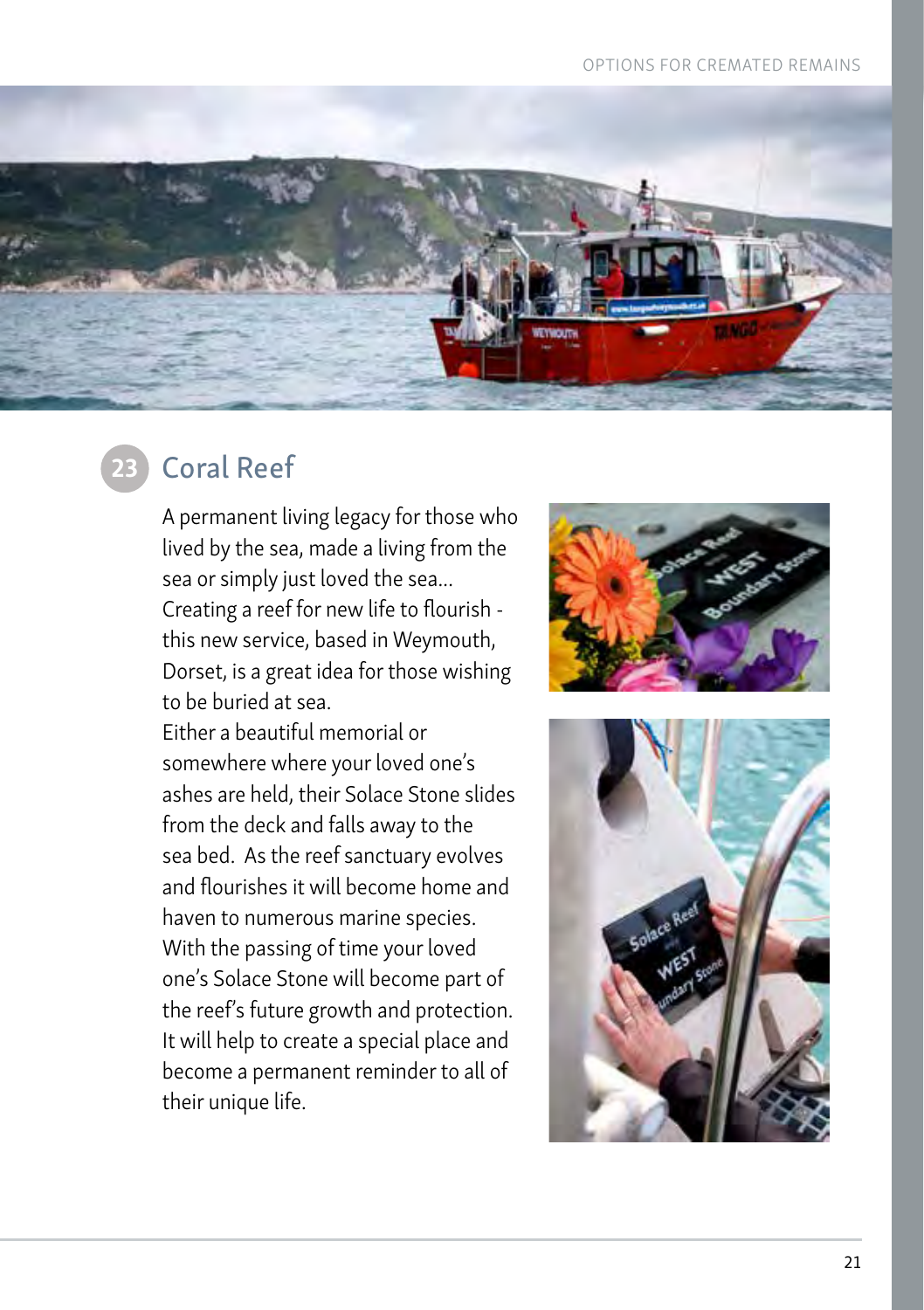

#### Scatter them into the Stratosphere 24

We will scatter the ashes of your loved one into the stratosphere, so that they may be released back into the universe. Our environmentally-friendly balloons will carry ashes to a height of up to 100,000 ft, where they will be released from a lightweight urn into the stratosphere, so that they may circulate the globe. Our service is totally unique and a wonderful way to celebrate the life of your loved one, by giving them the final journey to commemorate a lifetime.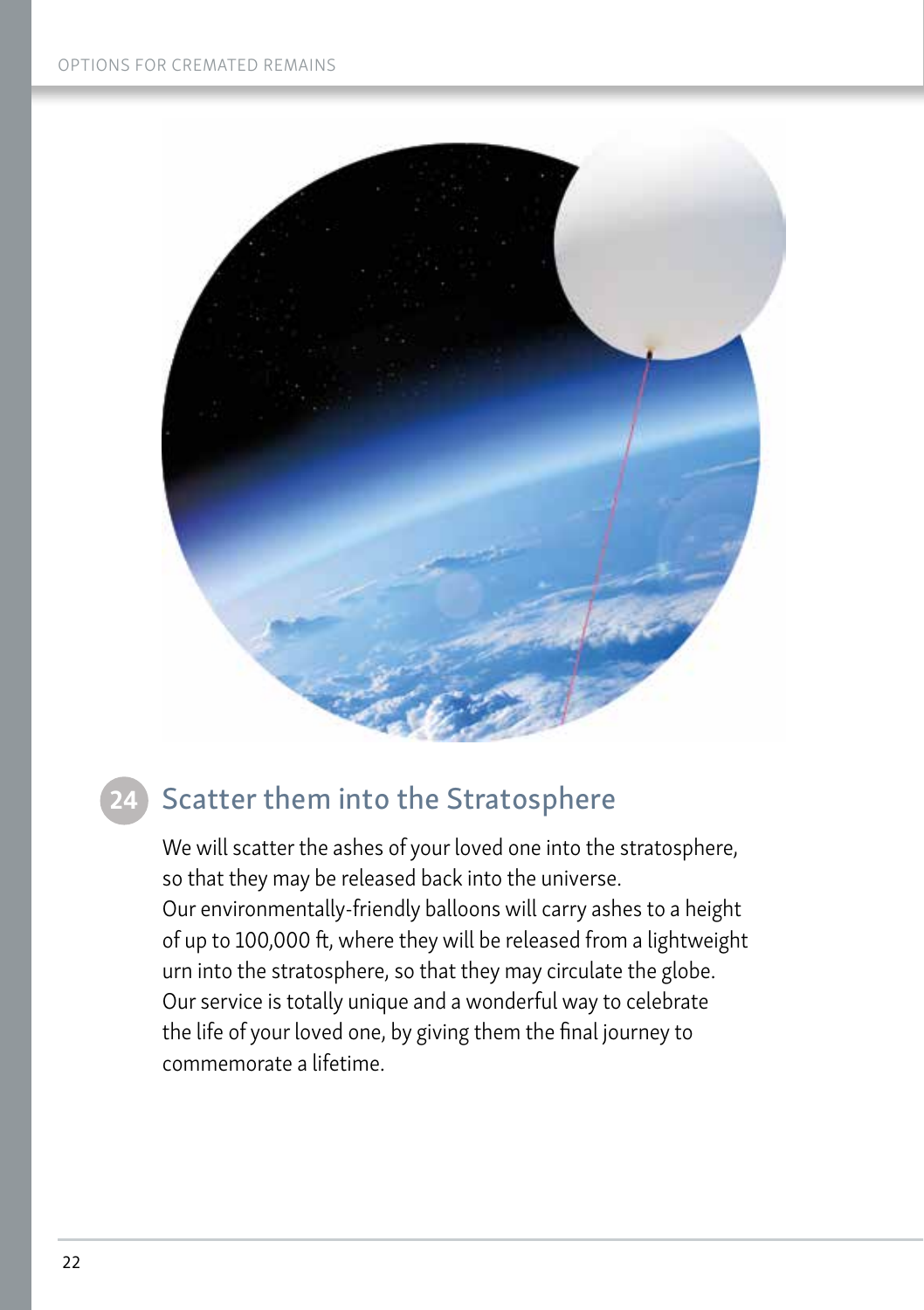## Send them into space

Sending cremated remains into outer space might seem bizarre, but this has been an option since the mid-nineties. A portion of the cremated remains is placed aboard a commercial rocket and blasted into space. The options include a journey in which the rocket returns to earth with the cremated remains, goes into orbit around the earth or the moon, or departs on a journey of no return into deep space. One company arranges for relatives and other mourners to attend the launch and take part, if desired, in a memorial service. The company can also provide footage of the launch and a photograph of the name inscription on board the spacecraft.

A portion of the cremated remains of the American astronomer Clyde W. Tombaugh, who discovered the planet Pluto in 1930, was sent into space aboard the New Horizons spacecraft launched in 2006, which passed by Pluto on 14 July 2015.